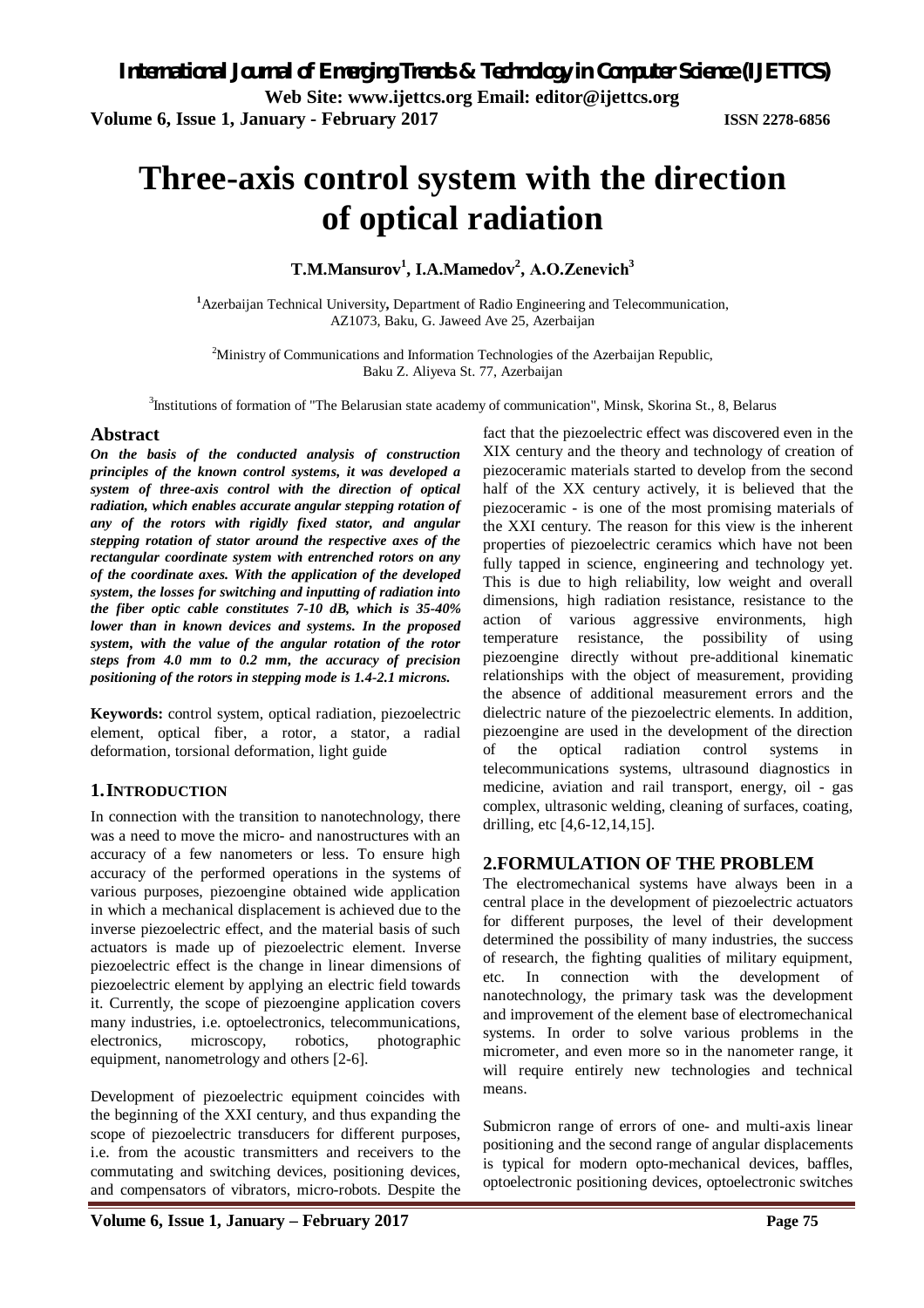*International Journal of Emerging Trends & Technology in Computer Science (IJETTCS)* **Web Site: www.ijettcs.org Email: editor@ijettcs.org Volume 6, Issue 1, January - February 2017 ISSN 2278-6856**

and commutators, modulators with electrical and optical control, used in optical telecommunication systems, metalworking machinery, robots of micromanipulators, etc. Attempts to solve this problem through traditional electromechanical systems encounter a variety of technical difficulties. In particular, one of the main problems arising from the transfer of the output optical signals from the optical line is to study the basic laws of the input of optical radiation into the fiber optic cable, alignment of optical system with optical fiber. The problem of the optical beam energy input is also compounded by the fact that there are no coordinates of the location of receiving - transmitting devices and optical fibers, i.e., there is an angular divergence of positions between them. In the process of transmission of information of the search task, the guidance and monitoring of optical radiation requires fairly rapid changes of radiation directions on some periodic (search) or aperiodic (tracking) law [3,13,16-20]. Therefore, there is a need for classification of methods, devices, and the control parameters and three-axis control system (TCS) development with direction of optical radiation and a control circuit that provides automatic alignment of the axes of the transmitter and receiver and a fiber optic communication line with high accuracy.

#### **3.CLASSIFICATION OF METHODS AND CONTROL DEVICES**

It is distinguished continuous and discrete methods of control by the nature of the optical radiation motion, and the mechanical and electrical methods by the physical principles of control [2,17-20].

Mechanical methods of optical signal control are carried out by mechanical movement of the control element (mirrors, prisms, etc.). For this purpose, it is used electromagnetic, piezoelectric and magnetoelectric threeaxis control system (TCS), with the direction of the optical radiation.

Electrical methods of optical signal control are realized by changing the refractive index of the medium through which the beam passes under the influence of electric or magnetic fields. Currently, it is used ultrasound (acoustooptic), electro-optical, polarization (including magnetooptical) and dispersion (injection) deflectors.

Mechanical TCS allows for large deviations of the beam (radian unit), the virtual absence of loss, low distortion, and high accuracy.

Piezoelectric TCS are related to devices with electromechanical control. To reject the light radiation, it is used small lightweight mirror, mechanically moved by reverse piezoelectric effect arising in some crystals (barium titanate, etc.) when they are exposed to an electric field control. Inverse piezoelectric effect is the compression, tension or deformation that occurs in these crystals when exposed to an electric field in a certain direction with respect to the electrical axis of the crystal.

Periodic scanning is achieved by application to the piezoelectric crystal associated with a mirror, AC voltage, which causes the bending, shear or torsional vibrations. It is distinguished plate, face, rotary, radial, torsional and shear piezoelectric optoelectronic TCS.

Relatively low controlling voltage, small size, simple structure, mechanical strength and durability allow the use of piezoelectric optoelectronic TCS in search circuits, precision pointing and tracking of optical linear paths.

#### **4. TCS PARAMETERS**

There is a system of characteristics and parameters to evaluate the feasibility and advisability of the use of certain types of TCS. Let us consider the most important of them [2,17-20].

The amplitude of the deflection angle  $\Delta \alpha$  is the maximum angular displacement of the TCS beam, which determines the total size of the scan sector.

Resolution capacity of TCS is determined by *N* number of different areas of the beam within  $\Delta \alpha$ . If  $D_w$  is the width of the beam emerging from the TCS, then its angular divergence

$$
\theta_{\scriptscriptstyle AD} \cong \xi \cdot \lambda / (n \cdot D_{\scriptscriptstyle W}), \tag{1}
$$

here  $\xi = 1,2...1,3$  (for uniform intensity distribution in the beam  $\xi = 1,22$ ; for a Gaussian distribution  $\xi = 1,27$ ; *n* the coefficient of refraction of the medium.

Then the resolution of TCS is determined by the following formula:

$$
N = \Delta \alpha / \theta_w. \tag{2}
$$

By substituting the value  $\theta_{AD}$  in the expression (2), we obtain:

$$
N = \Delta \alpha \cdot D_{w} \cdot n / (\xi \cdot \lambda). \tag{3}
$$

The resolution capacity of TCS is the most important parameter: in the increase (or decrease)  $\Delta \alpha$  by means of TCS, the value of *N* remains unchanged, since in this case the value of  $\theta_{\mu}$  will change accordingly Performance speed of TCS is determined by the transition time of the beam from one element of permission to neighboring. For continuous TCS with the direction of optical radiation:

$$
t_p = 1/(\Delta f), \tag{4}
$$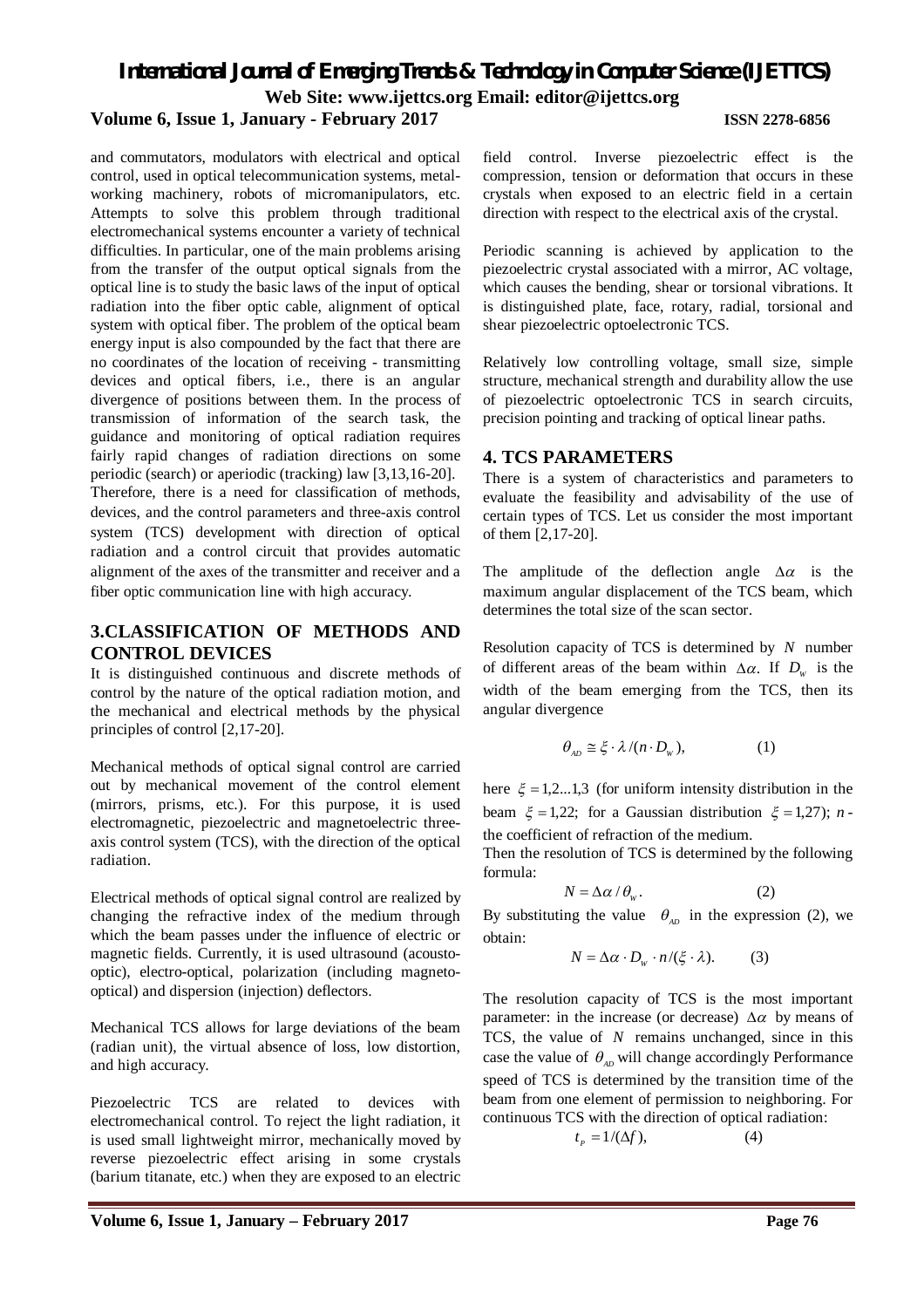## *International Journal of Emerging Trends & Technology in Computer Science (IJETTCS)*

**Web Site: www.ijettcs.org Email: editor@ijettcs.org** 

#### **Volume 6, Issue 1, January - February 2017 ISSN 2278-6856**

here  $\Delta f$  - is the transmission band of TCS and is defined as follows:

 $\Delta f = N \cdot f_s,$  (5)

here  $f_s$  - is the frequency of scanning (number of scanning periods for 1 sec).

Optical TCS loss is determined as follows:

$$
\tau = I_{_{out}}/I_{_{inp}},\tag{6}
$$

here  $I_{\text{out}}$  and  $I_{\text{inn}}$  are the intensity of radiation at the output of the TCS and the input of the optical transmission medium.

TCS sensitivity deviation is defined as follows:

$$
\overline{S} = \Delta \alpha / U \text{ or } \overline{S} = N / U, \quad (7)
$$

here *U* -voltage.

#### **5. DEVELOPMENT OF THREE-AXIS CONTROL SYSTEM**

It is designed TCS on the basis of piezoelectric bimorph elements to improve the accuracy of positioning the direction of the optical radiation and ensure the automatic alignment of the axes of the transmitter and receiver, and a fiber-optic line. As is seen from analysis [2,3,17-21], the closest technical solution of TCS is "Piezostepping motor" [1]. It contains a rotor designed as a ball, located at an angle of 120º in a plane passing through the center of the ball, and the stator is in the form of three legs with concave spherical surfaces located in the same plane at an angle of 120º to each other, on which it is reinforced thrusters made in the form of a sphere. In this engine in the absence of the possibility of rotor moving and also with fixed rotor, the movement of the stator in the stepping mode of operation around the three axes of the rectangular coordinate system X, Y and Z limits the functionality. In addition, due to supply of AC power to the motor, the accuracy of rotor positioning decreases.

In stepping mode of rotor movement, in the second half of the voltage cycle, power is supplied to the vibrator of torsional deformation, which rotates the rotor around its axis. Thus, describing some trajectory in the space, the movement the lead moves. In the second half of the cycle after a power outage on the torsional deformation of the vibrator, it occurs braking and propulsion blackout, but due to the presence of the inertial mass of the three leads and rotor, vibrators radial deformation of the other two propellers are powered. Furthermore, there is no friction wear resistant coating in the design of the rotor of the engine and therefore, at the time of braking and after blackout of the rotor propeller, and it occurs alternating voltage attenuation for a predetermined time. It creates vibration damping of torsional deformation and two other propellers of the radial deformation vibrator receive energy and it leads to slippage of the rotor in the stepping mode of operation, which eventually contributes to an inaccurate positioning of the rotor relative to a given axis with 120º shifting.

#### To achieve this goal in the TCS, containing a rotor, made in the form of a ball, a stator consisting of vibrators of radial and torsional strain, it is inputted rotors made in the form of balls arranged at an angle of 90º in relation to each other in mutually perpendicular planes passing through the centers of the balls with possibility of angular rotation about the three axes X, Y, and Z of rectangular coordinate system, the vibrators are rigidly mounted to the motor stator constructed in the form of two halves of spheres, each rotor shaft, from the external side of the engine, is provided with a piezoelectric vibrator in the form of a washer radial deformation and rigidly secured to the stator and the working surface of the said balls, mechanically contacting between themselves, is provided with wear-resistant coatings.

It enhances the functionality of the proposed system to input additional rotors into the TCS, made in the form of balls at an angle of 90º with respect to each other in mutually perpendicular planes passing through the centers of the balls with the possibility of angular rotation around the three axes X, Y and Z of rectangular coordinate system. It should be noted that when the energy is supplied from the AC voltage to the electrodes of vibrators of radial (SRM) and twist (EVA) rotor deformation located on the reference axis X, through differential transmission, the circumduction of rotor is simultaneously transmitted to a rotor located on a coordinate axis Y and Z. Moreover, the same is carried out in the above sequence, so that when the voltage is supplied from the AC voltage source (Figure 2) to the electrodes and vibrators of radial and torsional deformation of the rotor located on the coordinate axis Z, rotational movement of rotor is simultaneously transmitted for due to differential transmission to the rotor, disposed on the coordinate of axes X' and a rotor disposed on a coordinate axis Y'.

The design of the proposed apparatus makes it possible to regulate the working air gap " $\delta$ " (Figure 1) between the contacting wear-resistant friction coatings of working surfaces of the rotor balls, i.e., change of position of the rotor balls relative to each other by connecting the vibrators of radial deformation to the constant or alternating voltage of direct polarity to move forward and contact the other rotor, and also when braking them. In addition to the implementation of the angular rotation of any of the rotors (Figure 2, 3) with rigidly fixed stator and, if necessary, with rigidly fixed rotors on both sides of one of the coordinate axes, it allows the angular stator rotation around any of the coordinate axes of the rectangular coordinate system X, Y and Z (the direction of the trajectory of the stator angular rotations around the coordinate axes X, Y and Z are conditionally shown in Figure 3).

Availability of the piezoelectric vibrator in the form of radial deformation washer eliminates slippage of the rotor in the stepping operation, in view of the fact that when disconnecting the AC voltage from the vibrator of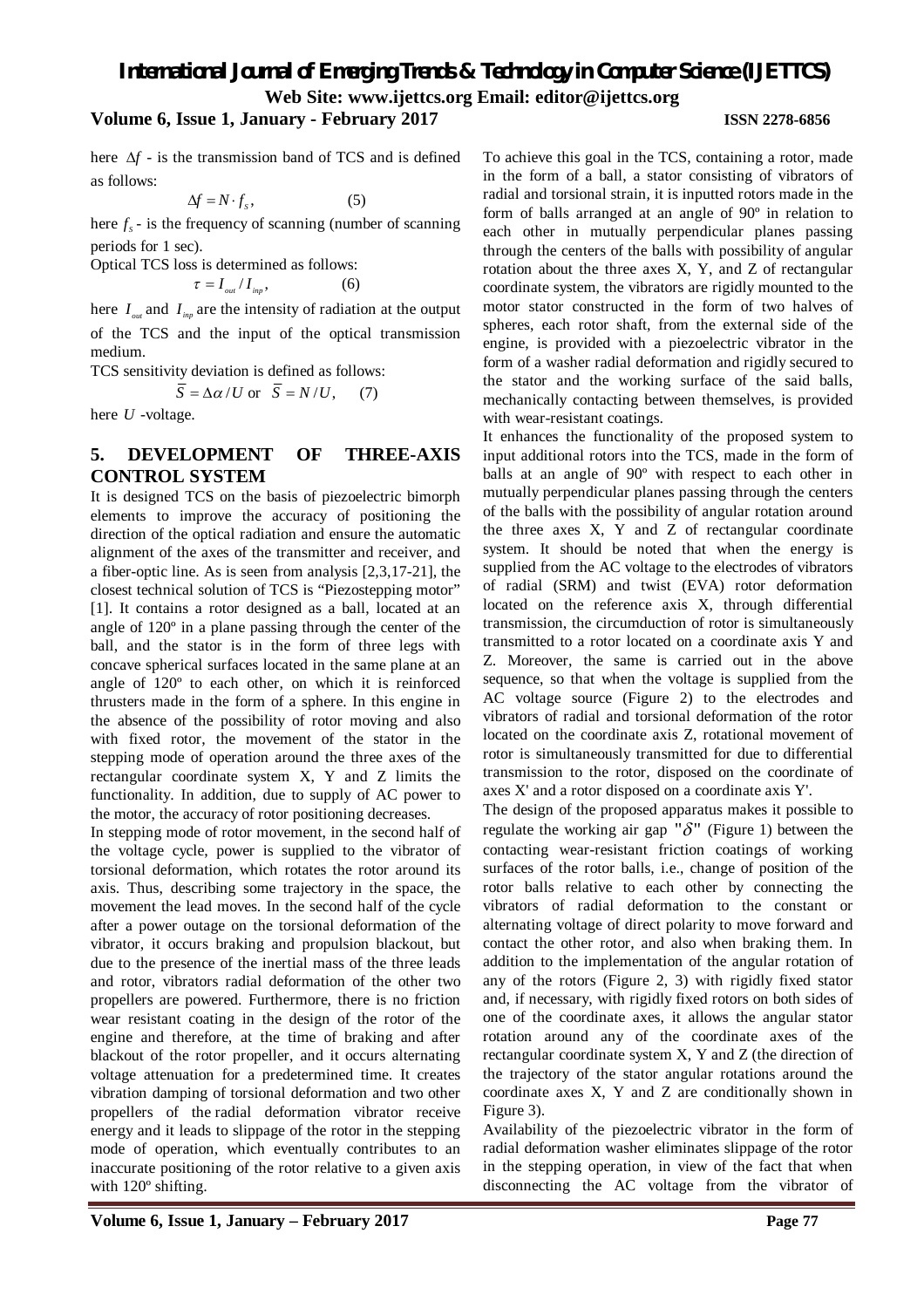*International Journal of Emerging Trends & Technology in Computer Science (IJETTCS)* **Web Site: www.ijettcs.org Email: editor@ijettcs.org** 

### **Volume 6, Issue 1, January - February 2017 ISSN 2278-6856**

torsional deformation, a constant voltage is received by the piezoelectric vibrator in the form washer of radial deformation, thus there is a clear fixation of rotor pitch, exercising its instantaneous braking, which provides increased accuracy in positioning precision of the rotor according to a predetermined angular rotation speed. Herewith, it is conducted automatic stepping mode of motor operation, leading to a significant increase in the accuracy of the positioning precision of the motor rotor, with the value of the angular rotation of the rotor steps from 4mkm to 0.2 mm, the accuracy of positioning precision of the motor rotor in the stepping mode is 14-21 microns.

Figure 1 shows the TCS with the connected deformations vibrators to a structural circuit of control, Figure 2 - rotor arrangement design in the rectangular coordinate system (X, Y and Z), Figure 3 provides a general view of a stepping motor with a rotor disposed in the stator in the form of two hemispheres in the assembly, Figure 4 shows a stepping motor design in the section of 1/4, and Figure 5 shows the shape of the pulses of alternating voltage applied to the vibrators of radial and torsional deformation of the time phase shift.

TCS (Figures 1-5) comprises a rotor 1, configured as a ball -2, -3 stator consisting of a vibrator as part of a sphere (SRM) and radial -4 (EVA) -5 torsional deformation connected to the AC source - 6 voltage.



**Figure 1** TCS with deformation vibrators switched to the structural-circuit of control











**Figure 4** Design of stepping motor in the section of ¼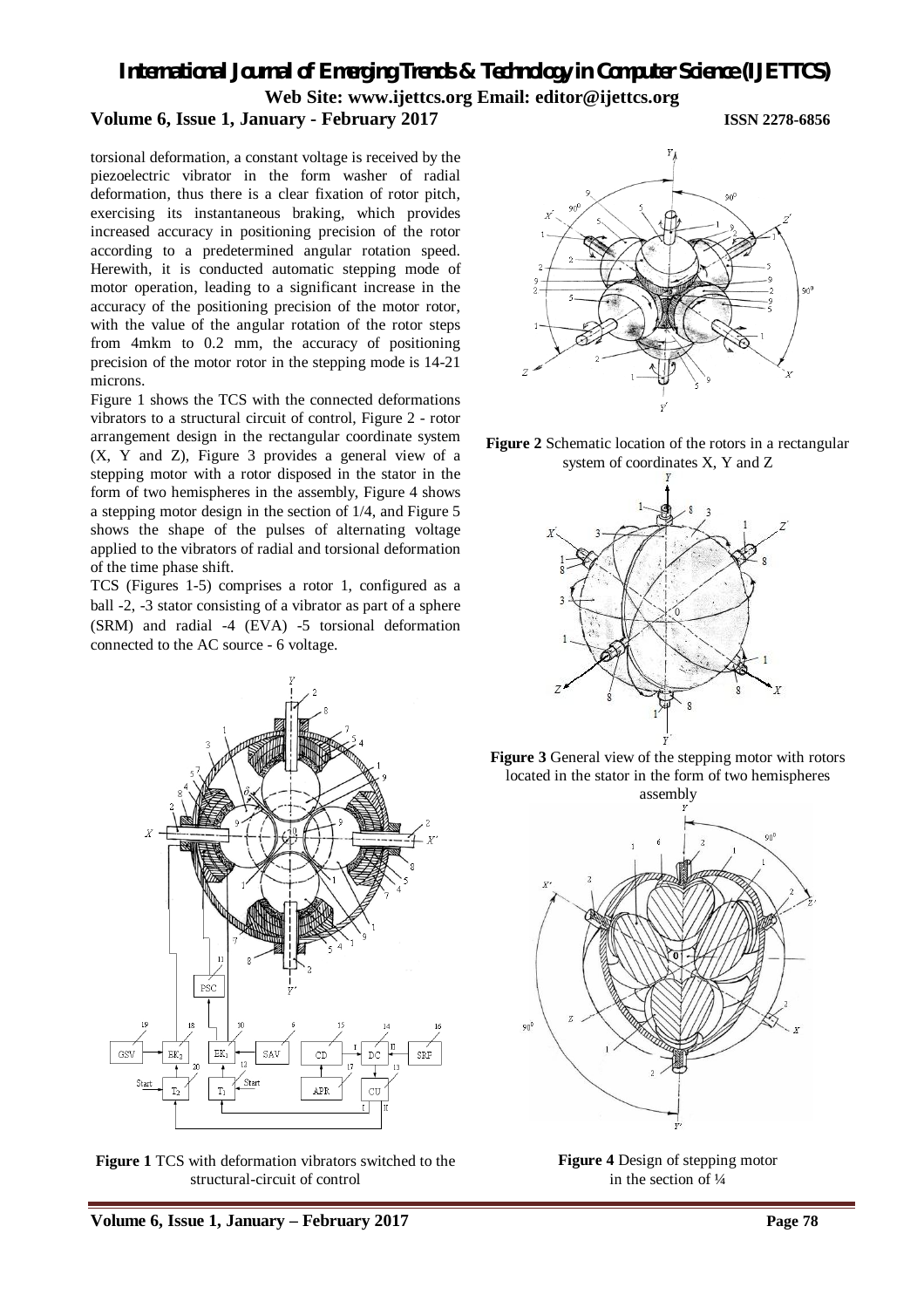*International Journal of Emerging Trends & Technology in Computer Science (IJETTCS)* **Web Site: www.ijettcs.org Email: editor@ijettcs.org Volume 6, Issue 1, January - February 2017 ISSN 2278-6856**



**Figure 5** The shape of the impulses of the alternating voltage, applied to the vibrators of radial and torsional deformation of time phase shift

Electronic part of the device control circuit consists of a source -6 of AC voltage, the first electronic key -10, phase-shifting circuit - 11, the first trigger -12, the control unit -13, comparator-14, counting device -15, source -16, reference frequency of set point adjuster -17 position of the rotor, the second electronic switch 18, the generator of DC -19 and the second trigger-20.

#### **6.THE OPERATING PRINCIPLE OF THE SYSTEM**

At the beginning of the work, before the launch the first trigger -12 (Figure 1) the required rotor position -1 is set in the set point adjuster -17. After that, at start of the first trigger -12, under the action of pulses of AC voltage source -6 (Figures 1,2,5) applied to the vibrator -4 of radial deformation of the rotor -1, located on the X coordinate axis, the latter being deformed in the radial direction presses -2 ball of the rotor -1 with working parts with friction coatings of wear-resistant material -9 of rotors -1 disposed on the coordinate axes Y and Z, supports (Figure 5), in this position (due to the phaseshifting circuit) for a time determined by the constant response time, and a pulse duration of the AC voltage source -6  $(u_{\text{val}})$  (Figure 5), applied to the vibrator -4 of radial deformation. The pulse of alternating voltage  $u_{\alpha}$  to vibrator -5 of torsional strain is applied with some delay, after a time  $-\Delta t$  needed to overcome the radial deformation of the working air gap  $-\delta$  by the vibrator -4 (figure 1).

Thus, actuating the vibrator -5 of torsional deformation it rotates rotor -1 of the coordinate axis X around its axis in one step. Thus rotors -1 arranged on a coordinate axis Y

and Z, are rotated by the same step size, and then the alternating voltage pulse us replaced by pause (Figure 5). After triggering of vibrators -4, 5, from the output of the set-point adjuster -17, the pulses of voltage are supplied to the input of counting device  $-15$  in accordance with the changing position of the rotor -1 and from its output, the voltage pulses are fed to the first input of the comparison device -14, whose second input is fed by the pulses of the reference frequency source -16 corresponding to a predetermined position of the rotor -1, coincidence of which, generates a control signal in the output of the comparison device -14, triggering the control device -13, from the first output of the latter, the voltage signals are fed to the control input of the first trigger -12, disabling and stopping the supply of alternating voltage on the vibrators 4 and 5, wherein the vibrator return back to the initial position due to own elastic force during  $t_{\text{wd}}$  and  $t_{\nu k d}$ , determined by constant response time of vibrators -4, 5 of radial and torsional deformation, simultaneously from the second output of the control device -13, the voltage pulses are received by the control input of the second trigger -20, which controls the second electronic key -18, wherein the constant voltage signal is supplied to its input from the output of generator -19, and from its signal output, DC voltage is supplied to the electrodes of piezoelectric vibrator -8 which is in the form of radial deformation washer, thus there is a clear fixation of the rotor -1 step, carrying out its instant braking.

In accordance with the above, the duty cycles in the above sequence are repeated periodically and wherein the rotor occupies a new position -1. In addition to the implementation of the angular stepping rotation by any of the rotors 1 (Figure 2, 3) with rigidly fixed stator -3, if necessary, with rigidly fixed rotors -1 on one of any coordinate axes, it allows the angular stepping rotation of the stator -3 around the respective axes of a rectangular system coordinates (direction trajectory of the angular stepping rotations around the axes of the stator is shown schematically in Figure 3).

#### **7.CONCLUSION**

Thus, it is developed a system of three-axis control with the direction of the optical radiation, which enables accurate angular stepping rotation of the rotors at any rigidly fixed stator and with the rotors rigidly fixed on any one of the coordinate axes - stepping angular rotation of the stator around the respective axes of the rectangular coordinate system. In applying this system, the loss of switching and input of radiation into the fiber optic cable is 7-10 dB, which is 35-40% lower than in the known devices and systems. In the developed system, at the value of the angular rotation of the rotor steps from 4.0 mm to 0.2 mm, the accuracy of precision positioning of the rotors in stepping mode constitutes 1.4-2.1 microns.